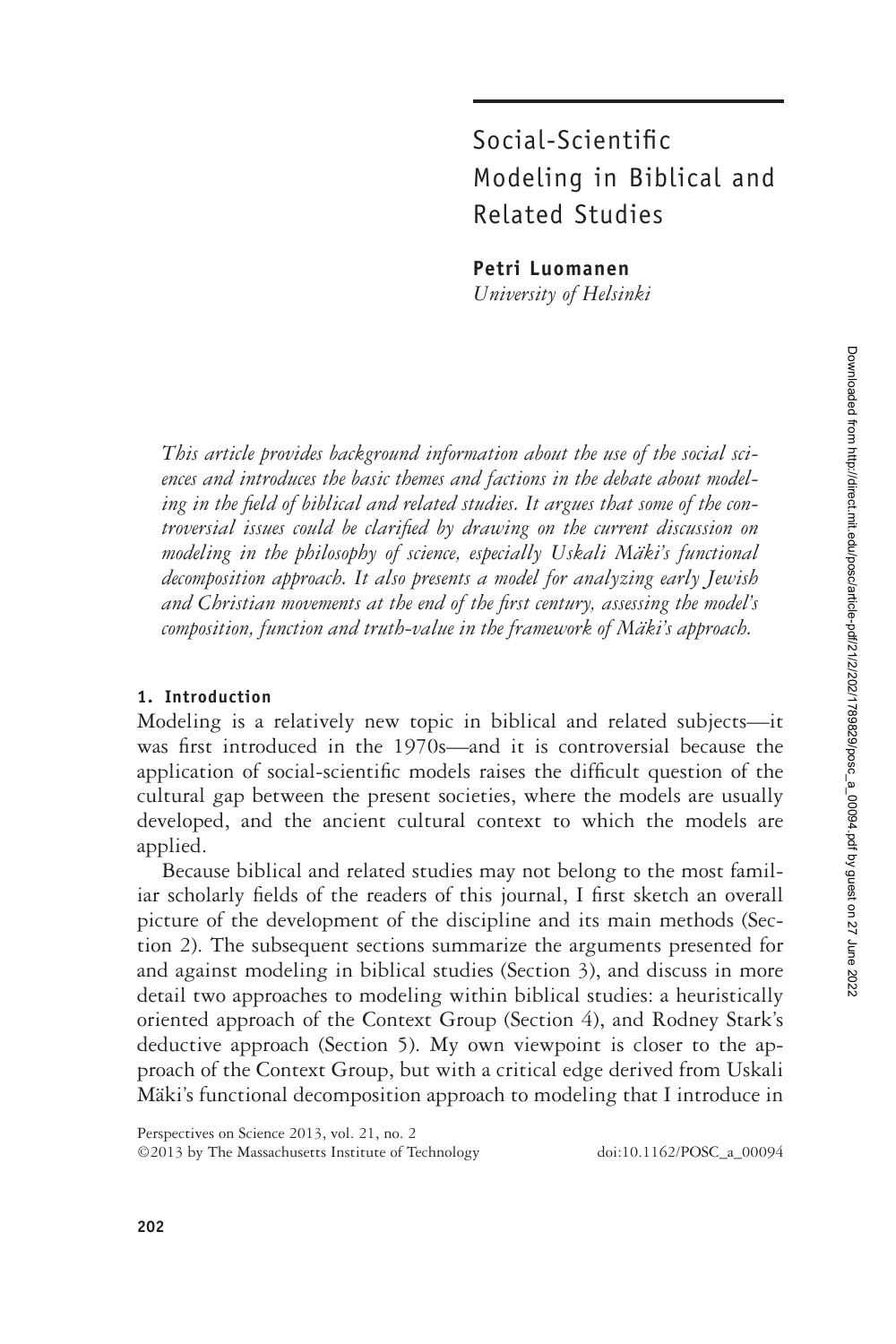Section 4. In the final section (Section 6) I apply Mäki's approach to a model for an analysis of early Jewish and Christian movements.

# **2. Methods and Modeling in Biblical and Related Studies**

The area of research that is nowadays commonly called "biblical and related studies" or the study of "biblical and related literature" is originally a historical discipline that uses the same kinds of historical methods as all research on antiquity and ancient sources. The term "related" in the name of the discipline signals that the research is not restricted to any dogmatically defined canon of the Hebrew Bible (the "Old Testament") or the New Testament. Although the historical methods applied in biblical studies are closely related to the methods used in the study of antiquity in general, a set of approaches within the discipline have become known as historical-critical methods. These approaches examine (1) the history of texts and the original wordings of manuscripts (textual criticism), (2) the unity and the composition of sources (source criticism; earlier "literary criticism"), (3) form, social setting and history of smaller (oral) units of tradition (form-, genre- and tradition criticism), and (4) the editorial history of the sources (redaction criticism; the texts were often rewritten and reedited several times). These basic historical-critical methods dominated research up to the 1970s. After that, a variety of approaches from literary criticism, rhetorical criticism, anthropology, sociology, psychology, social psychology, etc. have been adopted to complement the basic historicalcritical research.

As the above brief summary shows, there was some interest in the social setting even within the historical-critical paradigm. Form-, genre- and tradition criticism were partly inspired by the rise of the social sciences at the end of the 19th century and they introduced the concept of Sitz im Leben to biblical studies. Despite this promising start, genuine interest in the social sciences soon gave way to a more theologized dialectical approach from the 1920s onwards, and biblical scholars no longer actively followed what was happening in the social sciences. The new rise of the social sciences in biblical studies dates back to the 1970s when scholars started to criticize the one-sided study of "theologies" of biblical literature. Instead of focusing on abstract principles and ideologies thought to be reflected in the texts, scholars turned their attention to their more concrete social context.

From the very beginning there have been two branches among scholars interested in this kind of approach: the socio-historical approach focuses on the description of social realia and social-scientific criticism emphasizes explicit application of theoretical models. Since the 1970s the "modelers"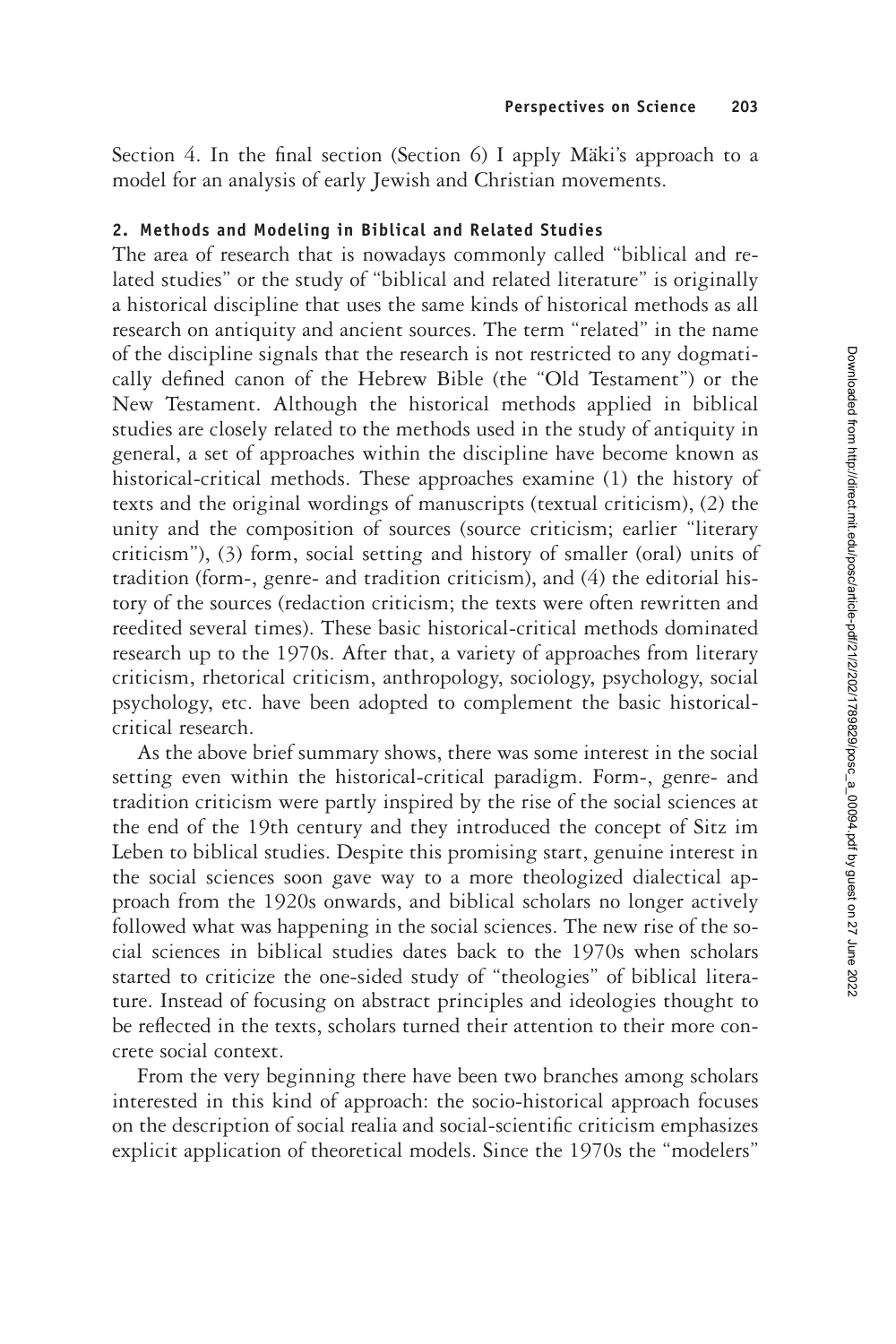have introduced various theoretical traditions from sociology, anthropology and social psychology (for overviews see Elliott 1986, vol. 35; 2001; 2008, vol. 38; Holmberg 1990; Osiek 1992, vol. 22; Hochschild 1999; Martin 1999; Horrell 2002; Esler 2004; the present overview draws on Luomanen, et al. 2007b, pp. 15–16). Because biblical scholars have been inspired by several branches of the social sciences the term "modeling" has been used quite loosely within the field. As some critics have aptly noted (see below), the modelers have used the term "model" to characterize all kinds of theoretical approaches from the highly abstract level to particular small-scale models. The broad spectrum of "models" as they appear in biblical scholarship also becomes clear in the following brief listing of the approaches that have dominated the discussion since the 1970s. They all include some kind of models.

Some of the first works where the social sciences were applied to biblical studies had a clear functionalist orientation (Theissen 1977; Meeks 1972, vol. 91;1983). Other early applications drew on Weber's typology of charisma (Theissen 1977; Holmberg 1978), the grid and group model by Mary Douglas (Malina 1986; Neyrey 1986, vol. 35), sectarian studies (Gager 1975; Elliott 1981) and Mediterranean anthropology (Malina 1981; Rohrbaugh 1996a). Though Berger and Luckmann's sociology of knowledge (with the model of legitimation) was already applied in the 1970s (Meeks 1972), it gained more attention at the end of the 1980s and in the beginning of the 1990s when it was applied in some influential studies in order to illuminate the sectarian stance of various New Testament writings (Esler 1987; Watson 1986; Overman 1990). More recent applications include medical anthropology (Pilch 2000), Anthony Giddens' structuration theory (Horrell 1996) and the social identity approach (Esler 1998b; 2003; Jokiranta 2007). Some of the most recent works have also combined the cognitive science of religion and cognitive science in general with the social science approach.<sup>2</sup> In the present context, it is not possible to give more detailed examples of all the above listed areas. The example in the final section of this article focuses on discussing models that are designed to explain religious sects.

1. The cognitive science of religion emerged among scholars of comparative religion at the beginning of the 1990s. This multidisciplinary approach draws on cognitive science, cognitive and developmental psychology, neuroscience, evolutionary biology and anthropology.

2. To our knowledge, Luomanen, et al. 2007a is the first volume where the cognitive study of religion is programmatically introduced in the field of biblical studies. My forthcoming book deals with the same topic: *Theology in the Flesh: Exploring Socio-Cognitive Exegesis.* The book is under contract to E. J. Brill's Biblical Interpretation Series.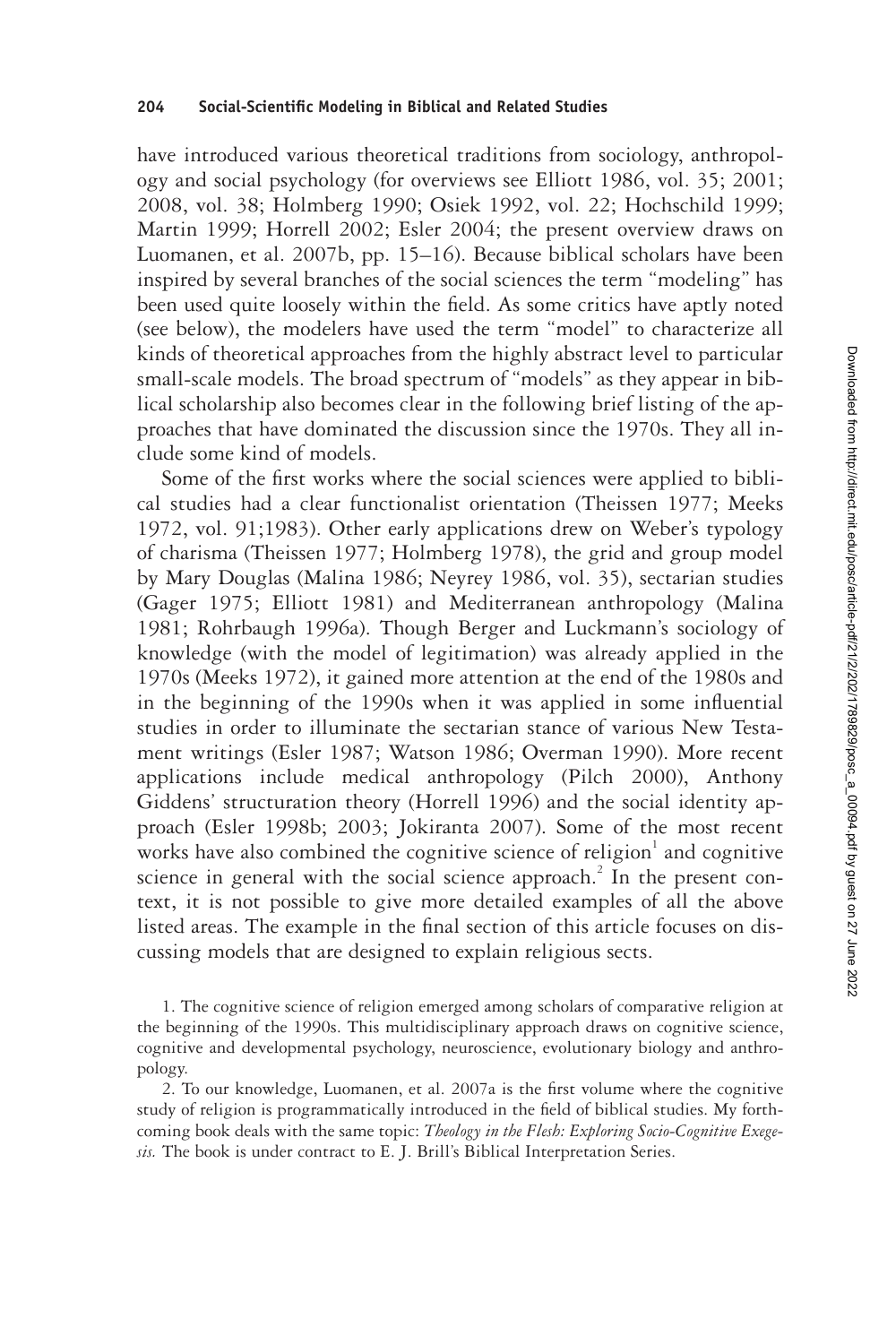# **3. Arguments For and Against Modeling in Biblical Studies**

The scholars who endorse the conscious use of models—mostly affiliated with the Context Group<sup>3</sup>—have argued for their position in several contexts (see Malina 1982, vol. 36; Elliott 1986, vol. 35; 1993; 2008, vol. 38; Esler 1995; 1998a, vol. 49; 2000, vol. 78; Rohrbaugh 1996b). The following arguments deserve special attention:

- Models are an indispensable part of human cognition. Therefore, we can only choose whether or not we use them consciously.
- Models have an important heuristic value. They evoke new points of view and ask new sets of questions. Models cannot be proved right or wrong. If a model produces plausible results, it does not matter from where it is derived.
- Even scholars who focus on describing particular historical events use models, but implicitly.
- Models are placed in between larger theories and concrete research data. Models embody larger theories for testing against the collected data. $4$

Leaving aside the criticism presented from an interpretative Geertzian position (Garrett 1992, vol. 6), critics have drawn attention to the following points (see Horrell 2000, vol. 78; 2002; Craffert 2001, p. 24; Lawrence 2004):

- There is always the danger that models are imposed on the evidence. Theoretical questions about the model are as important as its pragmatic applicability.
- Usefulness and capacity to evoke new perspectives and questions are not sufficient reasons for accepting a model since most of the anachronistic and ethnocentric models will do the same.

3. The Context Group is a working group of scholars interested in using the social sciences in biblical interpretation. Members of the group meet annually in order to work collaboratively on joint projects and in order to offer peer reviews of publications on which the members are working. The group started its work in the late 1980s. For more information, see the website of the group: http://www.contextgroup.org/. In practice, modeling has become a sort of trademark for the scholars affiliated with the Context Group. This can be seen, for instance, in the names of two significant collections of essays produced within the group: *Modelling Early Christianity: Social-Scientific Studies of the New Testament in Its Con*text, ed. by Philip Esler (London: Routledge, 1995) and *Social-Scientific Models for Interpreting the Bible: Essays by the Context Group in Honor of Bruce J. Malina,* ed. by John Pilch (Leiden: Brill, 2001).

4. In particular, this three-level scheme (theories, models, data) characterizes the textbook of John H. Elliott who follows Thomas Carney.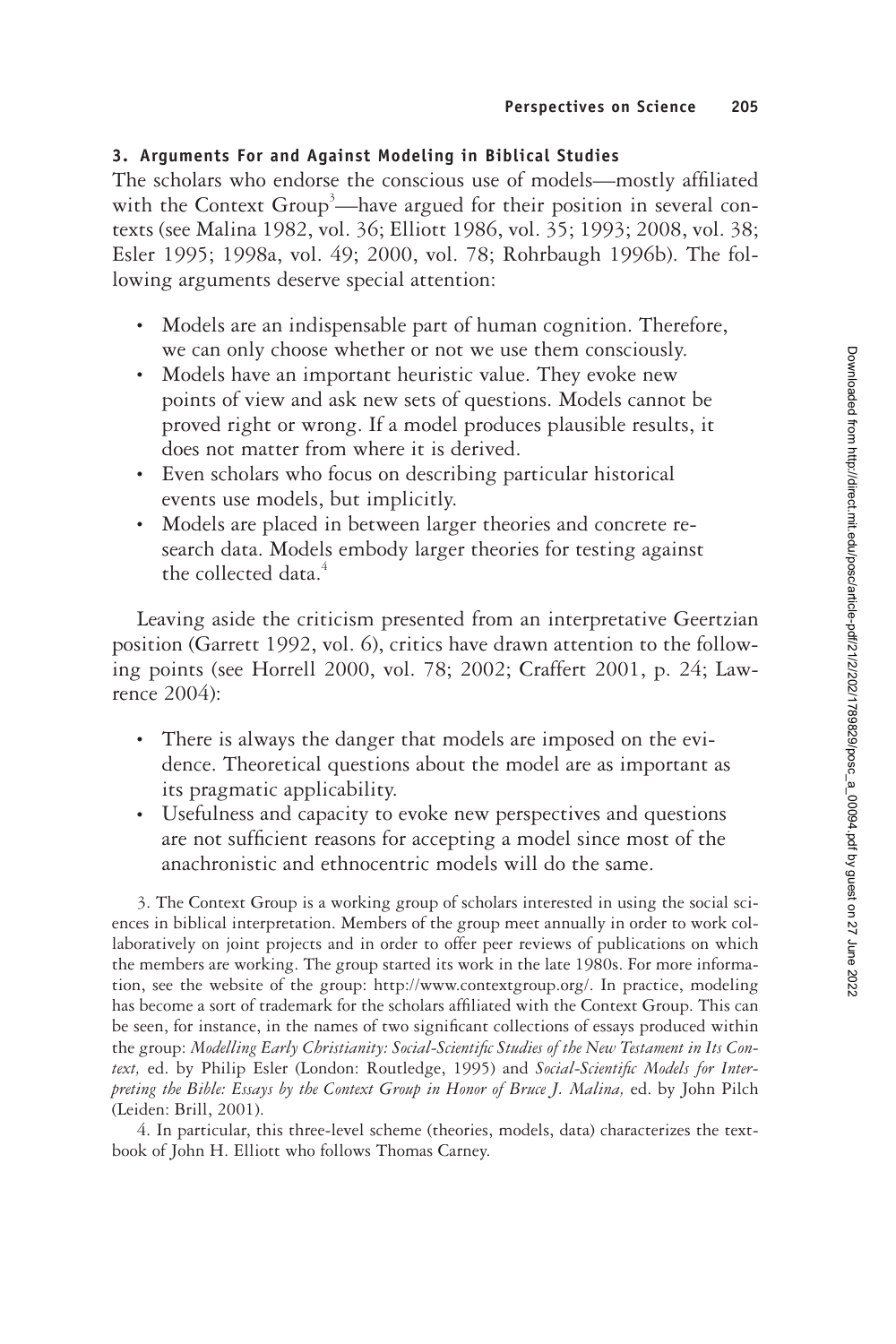- It is of paramount significance how deviations from a model are accounted for since these critical questions are the key to the development of the models and social-scientific research in general
- In practice, the "modelers" have used the term model to characterize all kinds of theoretical approaches from the highly abstract level to particular small-scale models.
- In anthropology, which has been the crucial frame of reference for the Context Group, the research usually starts with ethnographic description, not with models.

Although it is a simplification to contrast the camp of "modelers" with that of "social historians"—in reality there is much overlap and many scholars acknowledge the validity of both points of view—models have been and continue to be a major bone of contention. While Dale Martin sees profound epistemological differences connected to discussion about models (1999, pp. 109–10), John Elliott (2008, 38:31) confidently labels the fear that models might be imposed on the evidence as a "bogeyman"; ". . . not one example of such inappropriate procedure has ever been cited and none is known to me."

## **4. Heuristics and the Truth Value of Models**

The advocates of models within the Context Group have responded to the critics who claim that models presume "positivism" or "determinism" or "filling-in gaps" (Stowers 1985; Garrett 1992, vol. 6; Horrell 1996, pp. 18–22; Martin 1999, p. 130) by emphasizing that models are only heuristic tools that have no ontological reality or truth value. They only help find new questions and frameworks which may—or may not—prove to be helpful in understanding the texts. (Elliott 1993, pp. 43–45; 1995, p. 7; 1998a, p. 256).

The question about the truth value is an important one and it should not be dismissed simply by referring to the heuristic usefulness of models. As Pieter Craffert has aptly noted (2001, p. 24), "If one's expectation is that models should be useful in showing up questions and possibilities not asked before, then most (ethnocentric and anachronistic) models will pass the test." What we need is more philosophical reflection on how models do their job. Recent philosophy of science discussion seems to offer reasonable discourses for claims about the truth value of scientific models. It is not just through our scholarly taste or a feeling of becoming enlightened by new perspectives that we can justify the use of models.

I find Uskali Mäki's functional decomposition approach to modeling (2009; see also 2011, vol. 180) quite promising for the study of biblical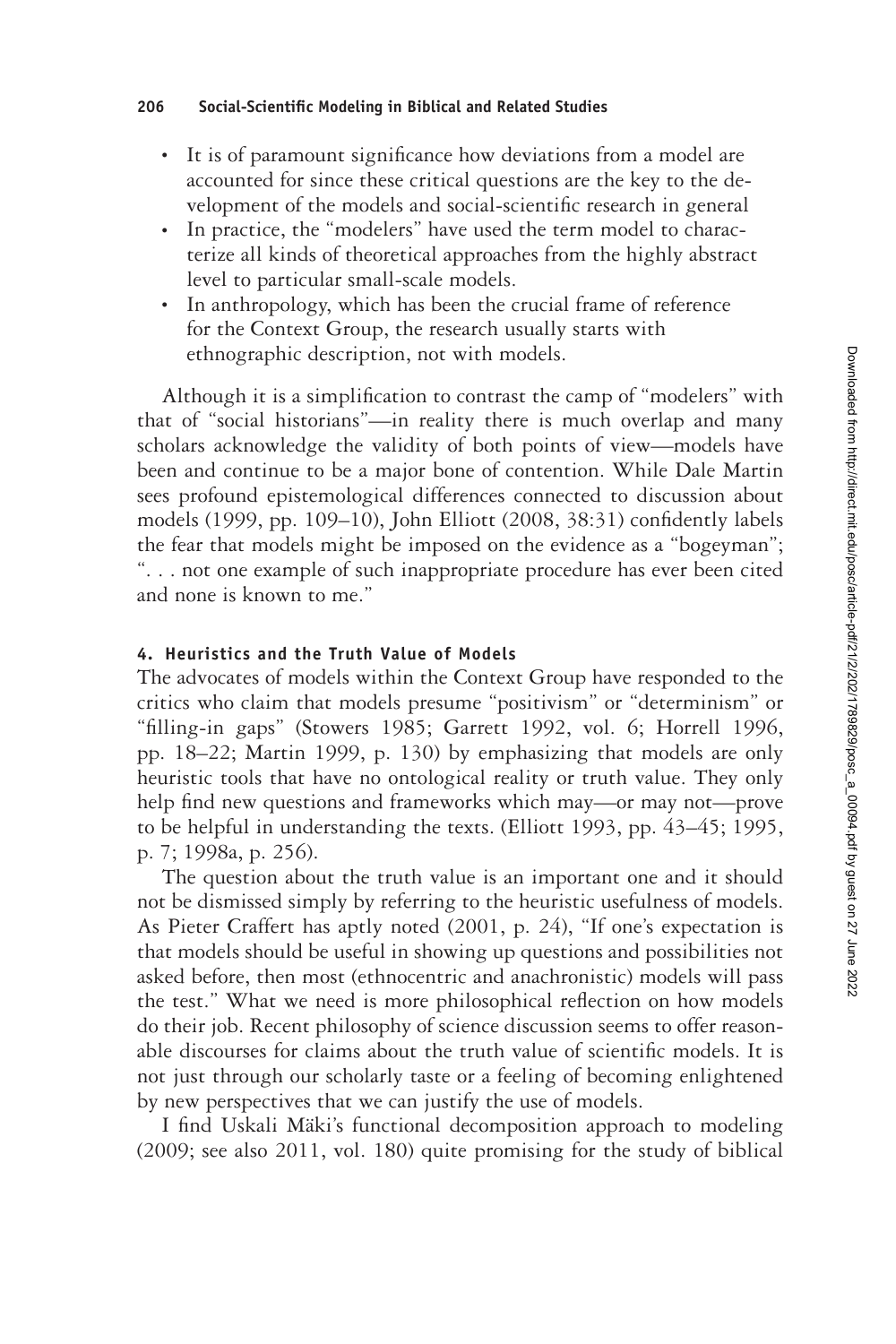and related traditions. Although Mäki fully acknowledges the fact that models as wholes can never fully resemble their target system, he argues that it is possible to identify some "privileged parts" in the model which "can be considered for truth." This is where decomposition comes into play. Mäki defines modeling as follows:

Agent A uses object M (the model) as a representative of target system R for purpose P; addressing audience E; at least potentially prompting genuine issues of resemblance between M and R to arise; describing M and drawing inferences about M and R in terms of one or more model descriptions D; and applies commentary C to identify the above elements and to align them with one other.

Mäki acknowledges that a fully pragmatic approach could tie the truth value of a model with M-P and/or M-E relations by claiming that model M is "true" if it successfully fulfills purpose P, or convincingly addresses the audience E. In my view, this is actually a case similar to the one Craffert refers to (see above) and which Mäki also dismisses on the grounds that "agent A can successfully use a false model M to impress audience E. And A can successfully use a false model M to serve another purpose P . . ." Notably, in this pragmatic approach, it is usually the model as a whole which is regarded as impressive or serving a certain purpose.

However, in Mäki's view, it is more appropriate to decompose modeling and start by isolating the M-R relation from the pragmatic functions of modeling. It is the ability of model M to resemble system R to a certain degree—or that the model at least potentially prompts "genuine issues of resemblance" to be considered between M and R—where the potential for the truth value of a model lies. Nevertheless, practical questions about audience  $E$  and purpose  $P$  are not without significance either. They help to isolate the parts of a model which can be considered for truth from the parts that are idle or may facilitate the modeling without claiming truth themselves.

A corollary of Mäki's approach is that the constituent parts of models (R, M, P and E) are mute in themselves without the voice of the modeler who provides a commentary for his/her model description D. While D simply describes an (imagined) model by concrete means of a mathematical equation, a visual image, a graph, a verbal account etc., it is the commentary C which actually spells out the relevant parts, purposes and audiences of the model and thus also sets the stage for assessing the possible truth value of the relevant M-R relations.<sup>5</sup>

5. In the present context, it is not possible to go into details of discussion concerning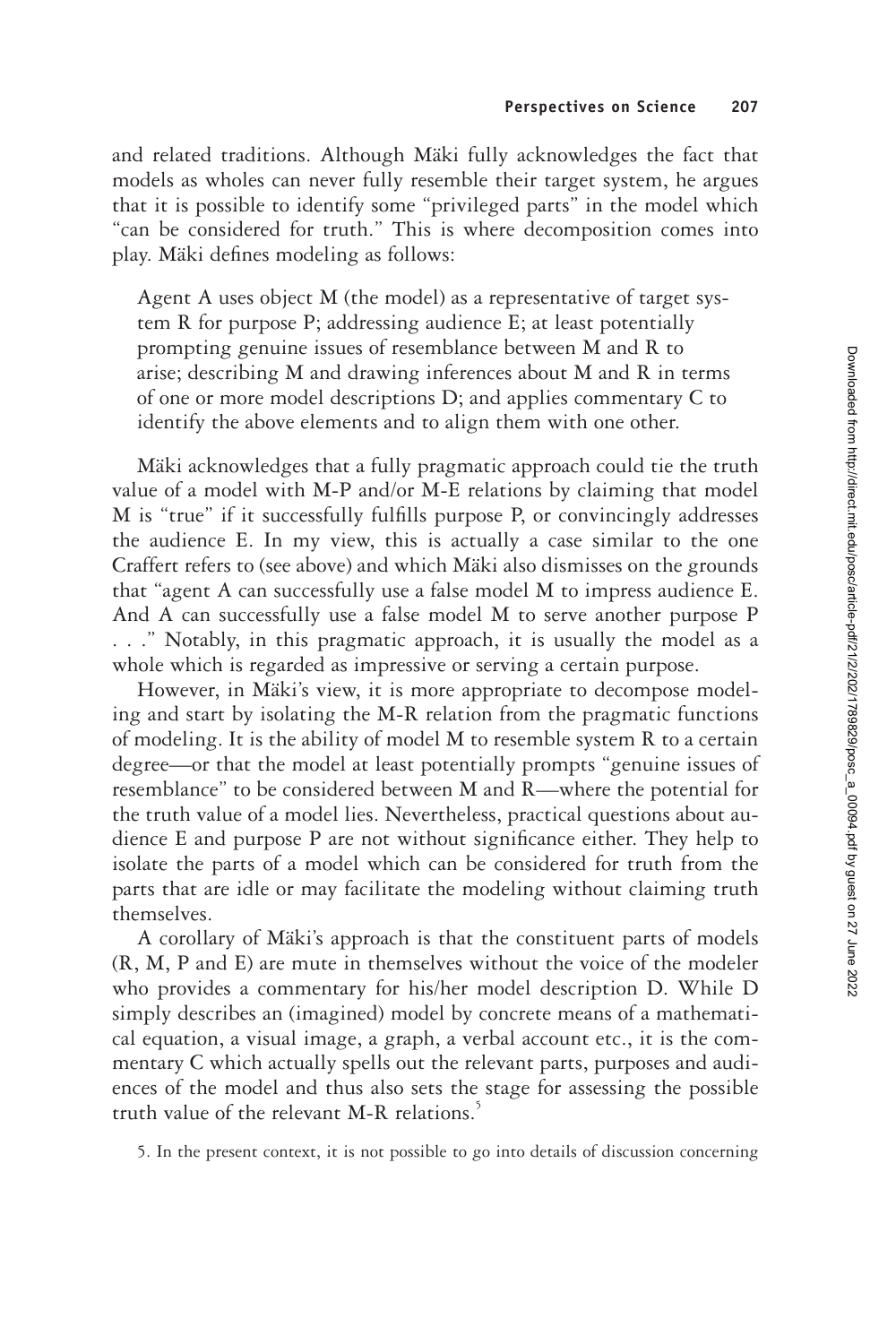In my view, Mäki's decomposition approach seems to provide distinctions that—if applied to the discussion about modeling in biblical studies—might help to clarify some issues in the dispute between "modelers" and "social historians." Explicit model commentaries along the lines of Mäki's approach should help to identify the nature and location of a modeler's relevant historical claims, which can then be subjected to critical discussion of their truth value. Furthermore, appropriately elaborated commentaries can also make clear the level of abstraction in the models the issue that the critics have found so annoying because the term is used in so many ways. What all this might mean in practice becomes clearer in the final section of this article where I apply Mäki's approach to the model that serves as an example in this article.

## **5. The Art of Rodney Stark: Rational Choice and Social Laws**

Not all biblical social science theorists have such a practical and heuristic approach to theorizing as the above cited proponents of modeling in the Context Group do. Rodney Stark is the best example of a hard-core covering law theorist who assumes that results from sociological research on modern religious movements allow us to draw inferences about the social reality of ancient religious groups as well. According to Stark,

. . . it is the abstract generality of science that makes it possible for social science to contribute anything to our understanding of history, let alone to justify efforts to construct history from social scientific theories. (Stark 1997, p. 23).

Stark also states that

. . . there is no reason to suppose that we cannot reason from the general rule to deduce the specific in precisely the same way that we can reason from the principles of physics that coins dropped in a well will go to the bottom. (Stark 1997, p. 26).

Because Stark is originally a sociologist (of modern religions) and is without training in languages required for the study of ancient texts, it has been easy for scholars who have specialized in the study of early Judaism and/or early Christianity to point out some problems in Stark's work (Smith 1997, vol. 102; Pearson 1999, vol. 29. For more positive evaluations see Blasi 1997, vol. 75; Eisenbaum 1998, vol. 66; Treviño 1996,

the relation of *C* to *D.* As Mäki notes, description *D* also plays an important role in facilitating idealization in modeling.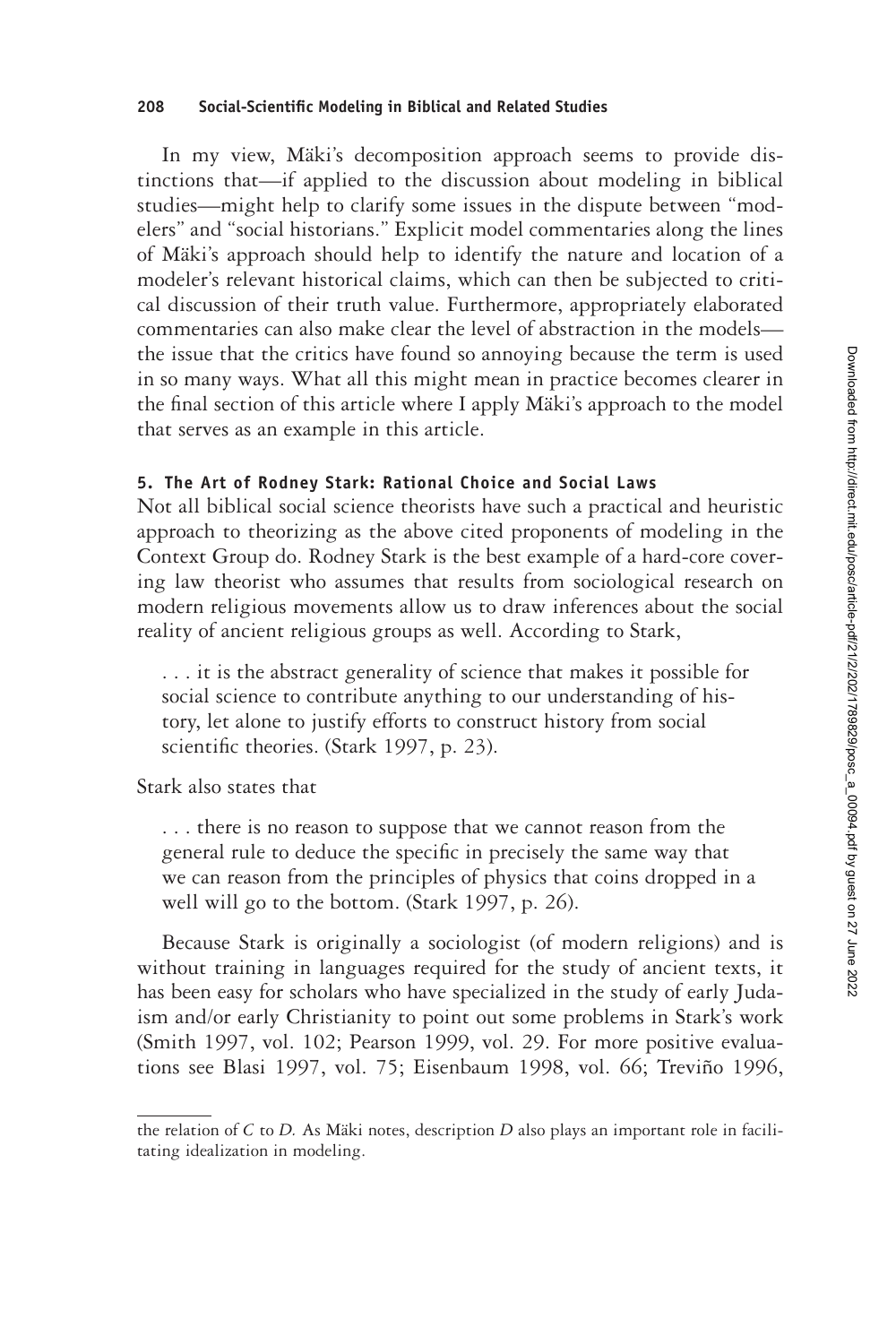vol. 35). He has also received extremely critical comments from some of the leading proponents of biblical social-scientific criticism. Bruce Malina, for instance, characterizes Stark's results as "the usual ethnocentric anachronisms we have come to expect from those who have applied North American or Northern European sociology to Mediterranean antiquity" (Malina 1997, vol. 59).

Although Stark basically assumes a similar hierarchy from abstract theories to observations and testing of hypotheses as do the scholars who have drawn on Carney (see above), in practice, his analysis does not take much note of the intermediate level. Stark does not regard middle-range theorizing to be sufficient in sociology. He makes his stance clear in *Cities of God* where he discusses Merton's approach (2006, p. 18–19). I have elsewhere (Luomanen forthcoming ) discussed Stark's approach in detail and noted that he often makes quite direct deductive leaps from his theories to concrete conclusions, thereby ignoring the discussion about the differences between ancient and modern contexts. It seems clear that Stark is extremely confident—I would say overconfident—on the validity and applicability of generalized covering law explanation in sociology.

Stark is also very well known for *A Theory of Religion,* which he coauthored with William Sims Bainbridge (1987). In this theory, Stark and Bainbridge analyze religion from the viewpoint of religious markets, drawing on principles of rational choice theory (or exchange theory). Apart from standard criticisms against rational choice theories (see, for instance, Bryant 1997, p. 191), Stark and Bainbridge's theory has been criticized for not paying enough attention to ritual, morality and emotions (Collins 1993, p. 404–6).

In 1999, Stark published a major update to the theory, modifying it to meet some of the criticism that had been presented against it (1999, vol. 17). Among other things, Stark replaced a very thin formulation of rational choice with a more sociological version that concentrated more on choices as they appear to persons themselves. In another context, Stark has also stated that his version of rational choice theory leaves open the content of the rewards people prefer. According to Stark, "This leaves all the room needed for people to be charitable, brave, unselfish, reverent and even silly" (1997, pp. 169–72, especially p. 171). This move saves Stark's version of the rational choice theory from accusations that the theory contains unrealistic assumptions about people's capability to make objectively rational choices. This is a relatively common strategy among rational choice theorists (cf. Hedström 2005, p. 62). However, this does not improve the usability of the general theory. On the contrary, if peoples' choices can vary freely according to their personal preferences, all decisions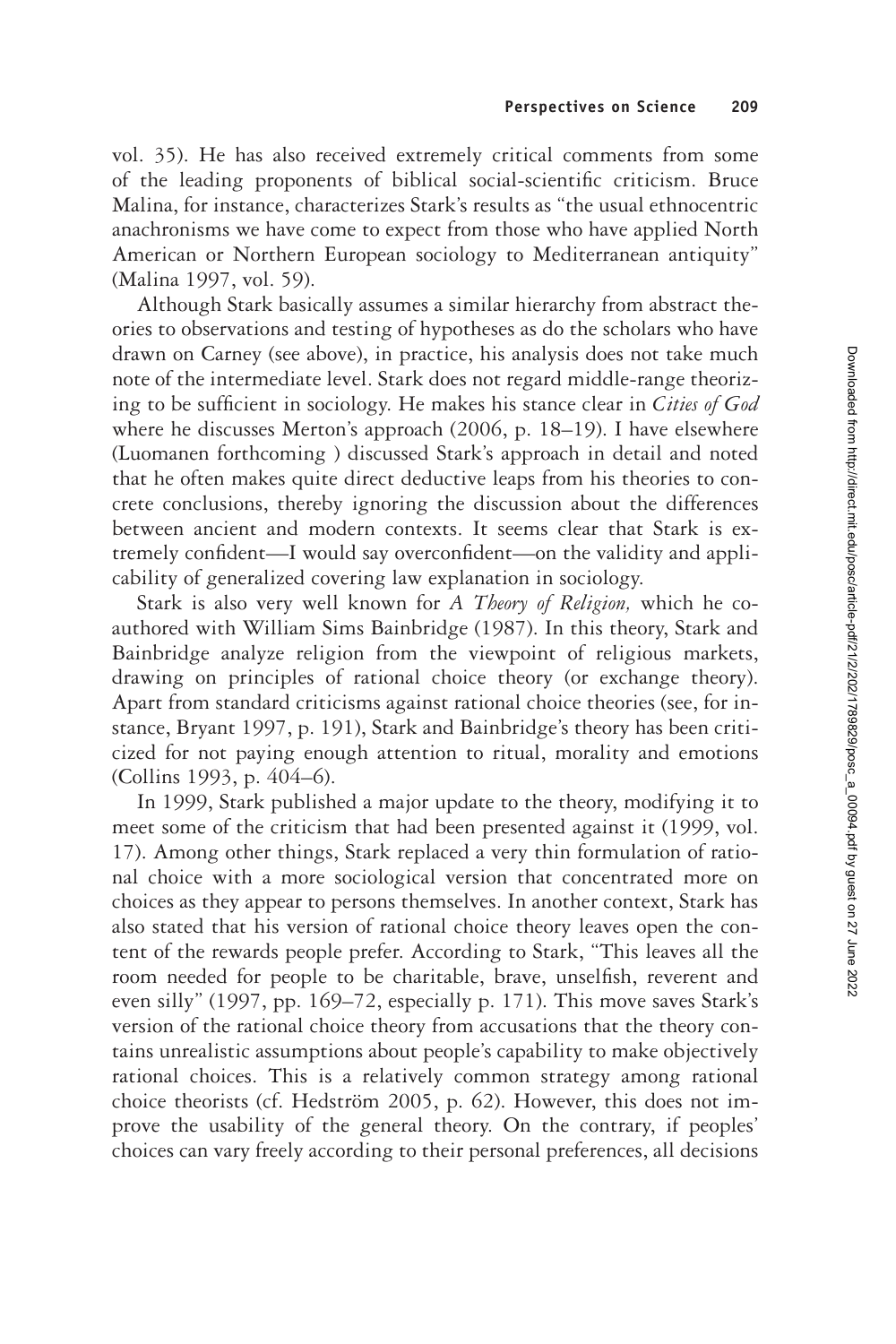they make can be declared rational—but only afterwards (Bryant 1997, p. 194). The theory has no predictability at all.

Does this mean that all the conceptualizations and propositions of Stark and Bainbridge's theory are useless? Not necessarily. Although the theory has an extremely formal deductive structure, its definitions and propositions are not constructed in a vacuum. Several propositions of the theory are actually based on a good deal of empirical research. In particular, the parts that describe conversion, as well as formation and development of religious movements, are based on valid sociological research that Stark and his colleagues have conducted. Thus, even though Stark and Bainbridges' general approach has its limits, there are some concepts in their theory that may help make useful distinctions in the study of early Jewish and Christian sectarianism. The example in the last section of this article applies key concepts from Stark and Bainbridge's theory in order to develop a model for the analysis of early Jewish and Christian communities between 70 c.e. and ca. 100 c.e.

### **6. Example: A Model for the Analysis of Jewish and Christian Movements**

The model described here was developed about ten years ago (Luomanen 2002) but here its components are described and assessed using the framework of Uskali Mäki's functional decomposition approach (cf. above). Notably, one should assess the following model by paying attention to all aspects of the model's following decomposition (E, P, D1-D2, C and M-R relation), instead of, for instance, trying to understand the model solely on the basis of the diagram D1, which may not be fully self-explanatory.

## Model audience E:

The background of the following model lies in discussions about the sectarian character of the community behind the Gospel of Matthew. During the 1990s, three well-known New Testament scholars presented socialscientifically informed analyses about the sectarian character of Matthew's (i.e., the editor of the gospel) community (Overman 1990; Saldarini 1994; Stanton 1992). An analysis of these contributions revealed clear discrepancies between what the sectarian models assumed about the surrounding social reality to which the sects responded, on the one hand, and how the scholars ended up describing the actual relation between Matthew's community and its opponents, on the other. The scholars were drawing on Bryan Wilson's and Benton Johnson's sectarian models that discard simple church-sect opposition in favor of a more general approach that is interested in a sect's response to its social surroundings (or "the world") at large (Wilson 1973, pp. 22–26; Johnson 1963, pp. 539–49). Nevertheless, scholars ended up describing the opposition mainly in religious terms or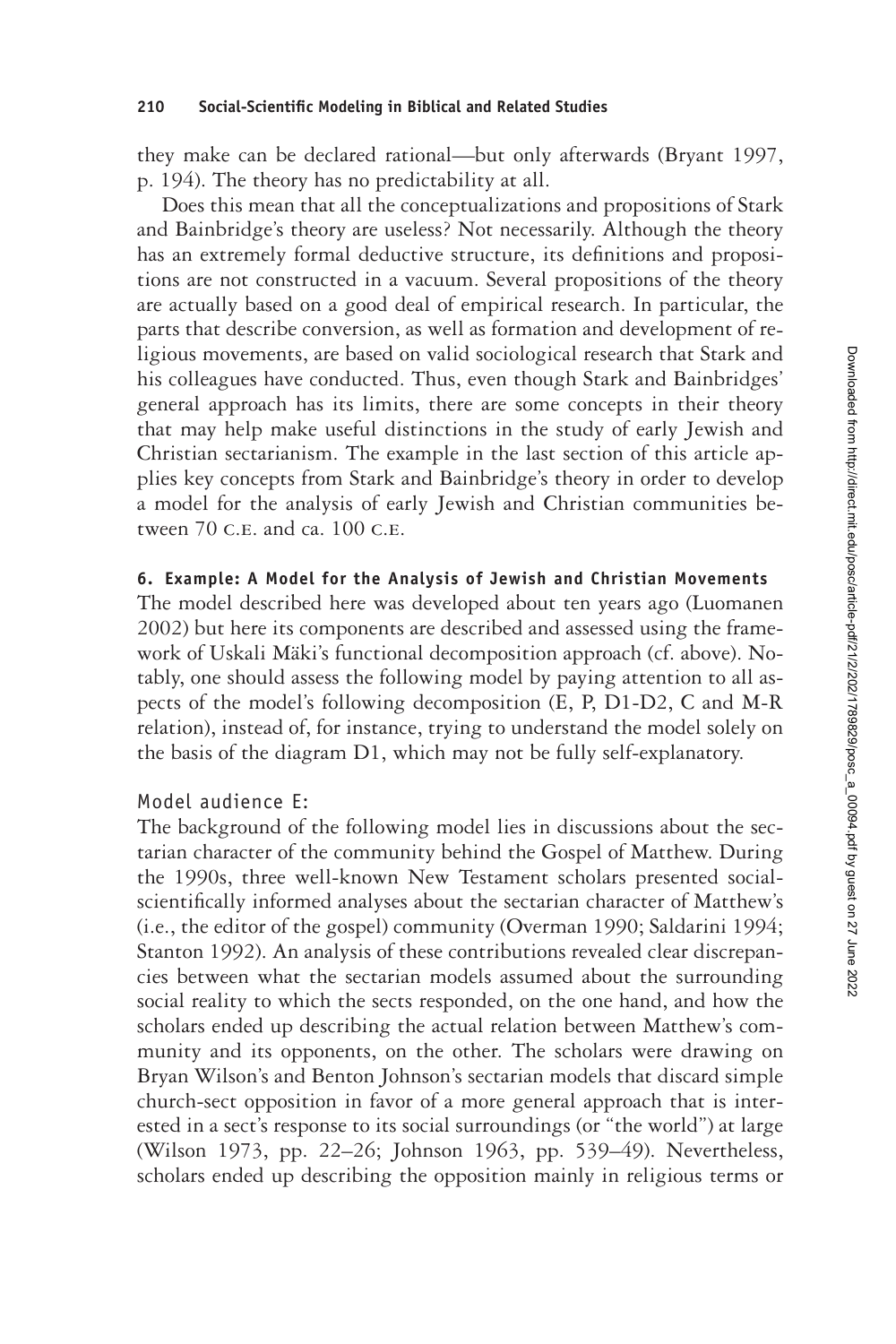assuming oscillating roles for the opponents both as a parent body and as a competing sect. Furthermore, although the scholars assumed that after 70 c.e. Judaism did not have any centralized governance—different factions and groups were competing over power—Matthew's community was still thought to be in opposition with "Judaism," understood as the majority or more powerful parent religion.

## Model purpose P:

The above observations of scholarly discussion showed that the presuppositions of the models did not really match the scholars' understanding of Matthew's socio-religious position. Obviously, a more informed discussion of the parent body and a more thorough assessment of the match between the model and the social reality to be described was needed before sectarian models could be applied. Furthermore, a model that would enable the depiction of different minority positions—instead of labeling all minorities simply as "sects"—would also be helpful. Thus, the key questions that had to be explained better with the new model were: (1) reasons for the genesis of the minority groups, (2) relations of the minority groups to their parent bodies, and (3) differences between the minority groups.

Without going into details in this regard, my argument was that given the nature of the available sources and their topics (religious writings and disputes), it is actually preferable to use more traditional models of sectarianism that focus on the analysis of religious aspects of social interaction. Furthermore, I argued that even after the destruction of Jerusalem in 70 c.e., the "Common Judaism" had such a central role in Jewish social memory<sup>6</sup> that it practically functioned as a parent body against which different factions and groups defined their positions. Building on these presuppositions and drawing on Stark's and Bainbridge's conceptualizations, I developed the model that is described in more detail below.

6. To be sure, I did not use the term "social memory" in the original article but the basic idea was there.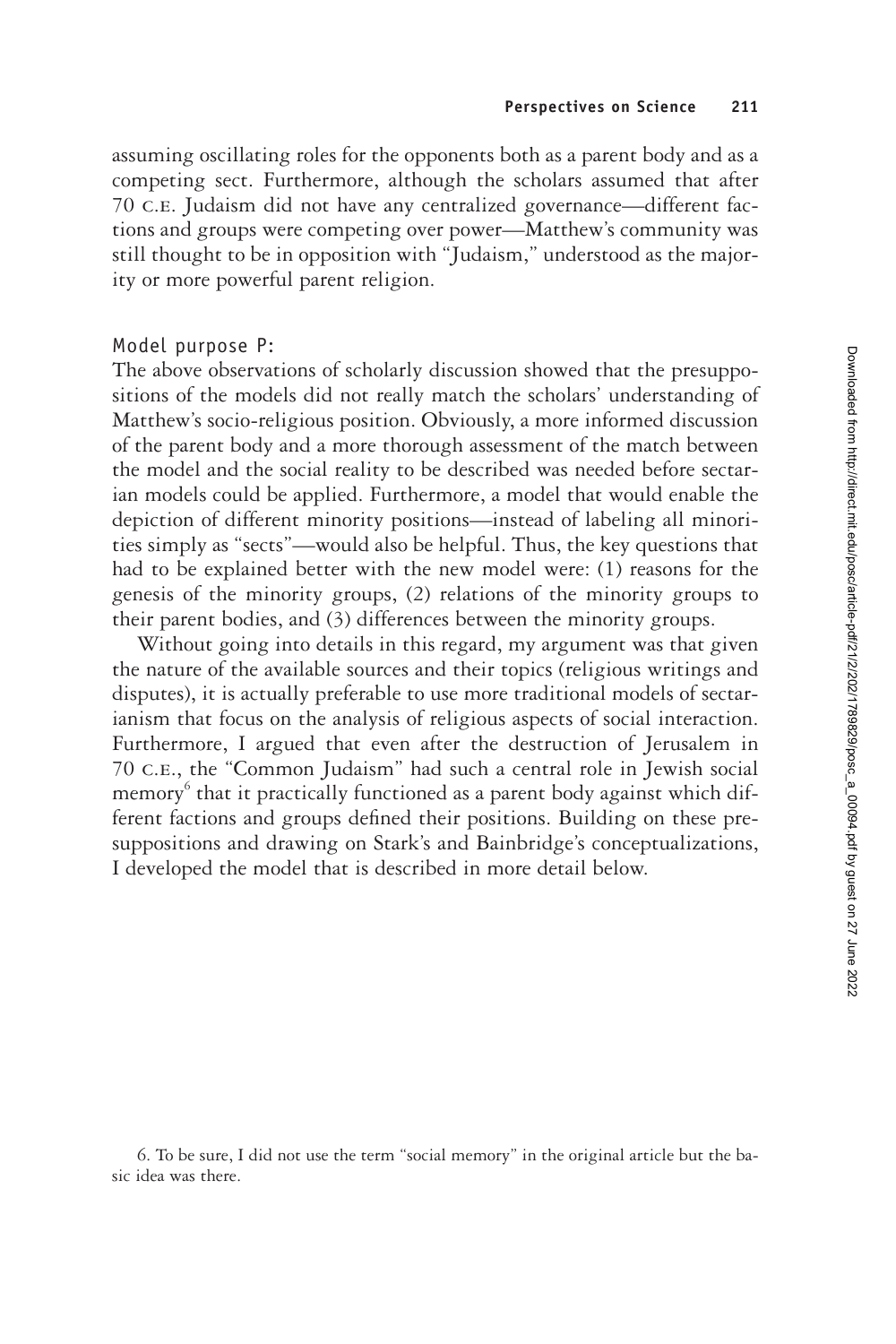

Model Description D1: The Diagram

# Model Description D2: The Concepts

A basic distinction that Stark and Bainbridge make is the one between religious institutions and religious movements. In contrast to religious institutions, which accept the social environment in which they exist and adapt to its changes, religious movements "wish to cause or prevent change in a system of supernaturally-based general compensators" (i.e., in religion). Institutions and movements can be imagined as the two opposite poles of one axis that permits different degrees of institutionalization. The benefit of this kind of conceptualization is that it allows for degrees of tension instead of adopting a predetermined number of types, which seldom perfectly match the case under examination, resulting in the proliferation of new terms and categories. (Stark and Bainbridge 1987, pp. 16– 17; cf. Elliott 1995, pp. 80–89).

According to Stark and Bainbridge, there are two basic avenues by which new religious movements emerge. Sects come into existence through schisms with existing religious organizations. Cults, for their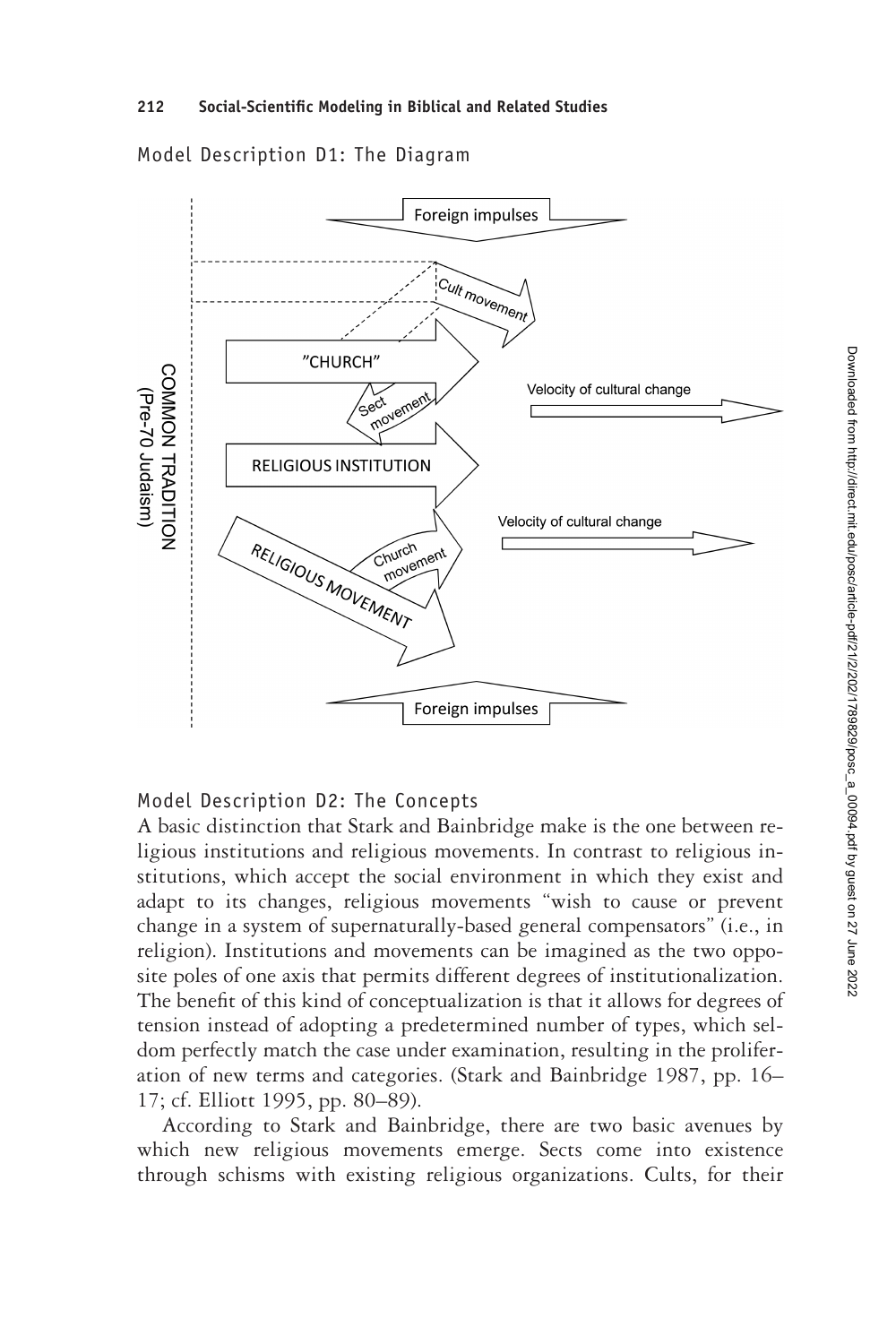part, come into existence when invented or imported new religious ideas gain social acceptance. Consequently, Stark and Bainbridge define sect movements as deviant religious organizations holding traditional beliefs and practices, contrasting these to cult movements, which are deviant religious organizations with novel beliefs and practices. (Stark and Bainbridge 1987, pp. 124–28, p. 156).

The theory of Stark and Bainbridge implies that, just as religious institutions and religious movements represent the two opposite ends of one axis, there is also a continuous spectrum of degrees of novelty between sect movements and cult movements.

Stark and Bainbridge think that religious movements can also be classified according to the direction of their development. It is understandable that sect movements, deviating from religious institutions and churches that are in low tension with their sociocultural environment, move toward the high tension pole. However, there may, at times, also be developments in the opposite direction. When religious movements move toward less tension with their sociocultural environment, they are called church movements. (Stark and Bainbridge 1987, p. 126).

# Model Commentary C:

The diagram presents a theoretical model of a post-70 C.E. situation in the context of early Jewish and Christian religious movements and institutions. It is not an exhaustive description of the actual historical situation, nor does it imply that all the groups presented by it existed. Instead, it sets forth a set of concepts derived from Stark and Bainbridge's model, presented in the context of post-70 c.e. situation. Furthermore, the diagram should not be read as a strict mathematical model (such as a graph with X and Y axes). Rather it should be taken as symbolic representation which uses some relevant aspects of vector space—but not in a strict mathematical sense so that one could actually count with these vectors; the diagram has no direct explanatory potential—in order to describe continuous changes, impulses and tensions in a reality that is ultimately social.

The diagram includes arrows referring to the relativity of cultural closure; societies and cultures usually interact with outsiders (foreign impulses) and change over the course of time (velocity of cultural change; cf. Stark and Bainbridge 1987, pp. 60–67). Since churches and religious institutions adapt to change, the direction and speed of their development matches the velocity of cultural change. Dotted lines leading to cult movement indicate that even new cults usually draw on tradition to some extent.

On the whole, this symbolic description of the post-70 C.E. situation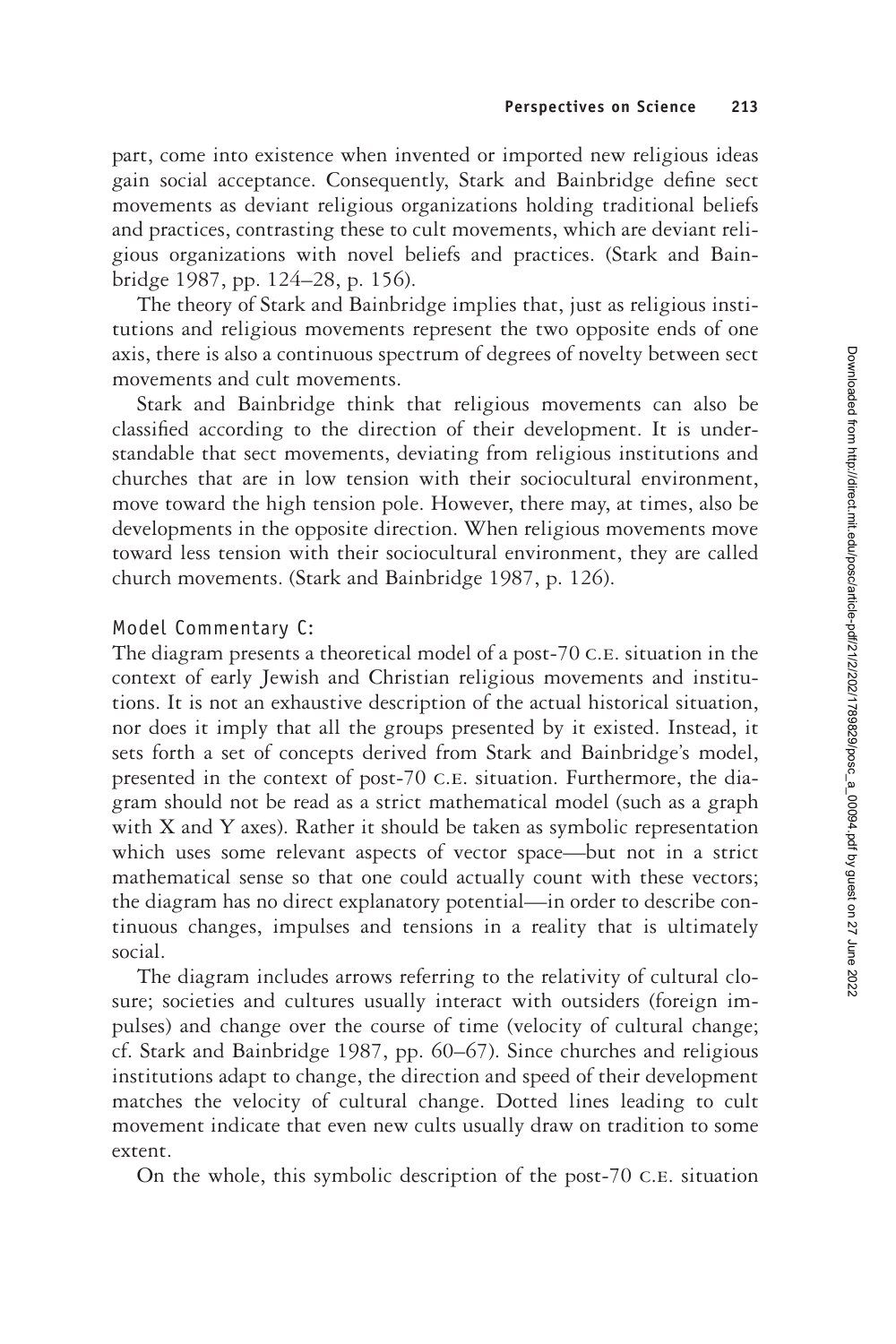with some relevant aspects of vector space facilitates the discussion of more concrete historical examples, such as the community where the Gospel of Matthew was produced. In practice, this means that relevant aspects of the community's relation to other Jewish and Christian movements and institutions as well as to pre-70 C.E. traditions are assessed in the light of the diagram and the concepts of the model. As a result, the community finds its place in the symbolic vector space of the diagram.

In contrast to earlier sect analyses, the model presented here allows much more variation in the social surrounding if it is applied to Matthew's gospel. The starting point for the application is to realize that the role Matthew gives to Jesus marks the boundary between Matthew's group and his Jewish contemporaries. This new "Jesus cult," connected with a liberal interpretation of the law, characterized Matthew's community and distinguished it from contemporary Jewish groups (Luomanen 1998, pp. 263–65, pp. 278–84). Thus, on the axis between sect and cult movements, Matthew's community finds its place closer to the cult end of the axis and can thus be characterized as a cult movement. However, the community displays a mixture of cult and sect features: it is a cult movement as far as practice is concerned, but there are still many sectarian features in its ideology. In the long run, the form of Christianity which took over Matthew's gospel became institutionalized within the superstructures of the Roman Empire.<sup>7</sup>

# M-R Relation and the Truth Value of the Model:

It is clear that my own assessment of the applicability of the model will probably be biased to some extent and therefore readers should feel free to judge for themselves how well the model does it job. However, the main point in this discussion is not to prove the model correct (though I would not be disappointed if these considerations add to the acceptability of my model!), but to exemplify how functional decomposition might help to clarify the central purpose and function of modeling.

The truth value of the above model description, commentary and application to Matthew's gospel can be assessed on two levels: (1) The ability of the general model to resemble the post-70 c.e. situation among different Jewish and Christian movements, and (2) its application to Matthew's gospel.

As regards the first level, I would claim that the model has the potential to prompt "genuine issues of resemblance" (cf. Mäki's approach above) because its key components are based on generally accepted characteristics

7. Cf. proposition 300 in Stark's and Bainbridge's theory: Successful sects and cults tend to move toward lower tension.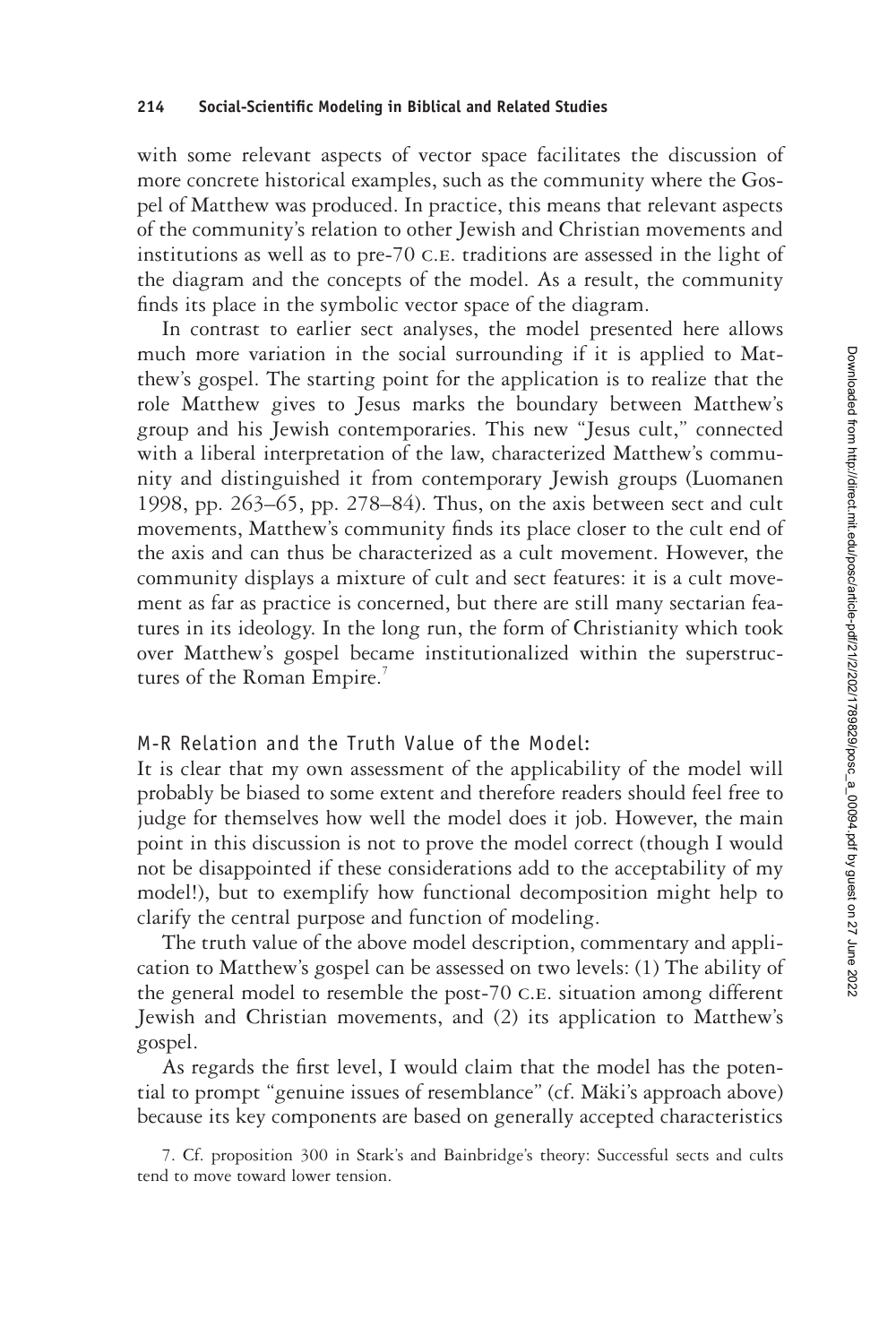of the historical situation after the fall of the Jerusalem temple in 70 c.e. It is largely accepted that after this event the situation among "Jewish" and "Christian" groups<sup>8</sup> was characterized by factionalism: there was no centralized control, some groups were more traditional as regards Judaism, some more liberal. Christianity emerged as a new phenomenon within Jewish culture but Judaism was also affected from the outside by Hellenistic culture and Graeco-Roman religions. The description of the model, i.e., the diagram and the concepts, takes all this into account, making it possible to map different kinds of groups as regards their relation to pre-70 c.e. Judaism and the stance they take towards overall cultural developments. The commentary reminds us of the purpose of the model: it is not an isomorphic model of the post-70 c.e. situation, nor does it claim to fully explain the genesis of all the groups that existed by that time because the historical scene is simply too vast to be grasped by any one model. It is only a model that facilitates the comparison of certain relevant characteristics of early Jewish and Christian movements in a symbolic vector space. The key issue is that there should be enough correspondence between the model and the historical data only on those points that the model seeks to explain. On the general level there seems to be enough correspondence, so that it is meaningful to apply the model into a more particular historical case, such as the Gospel of Matthew. Notably, in my view, the explanatory potential of the model (cf. above the purpose of the model) lies in the causal relations it sees between parent bodies and the minority groups (for instance, if the group is a sect or a cult) and the inner characteristics of the groups that evolve from this dynamic (for instance, sects are conservative, cults open to new ideas).<sup>9</sup>

However, the question about the truth value of my application of the model (the second level) to Matthew's community, as summarized above, is a more complex one because it requires a reconstruction of life and convictions—or at least the most central characteristics of these—of the people among whom the editor of the gospel gave shape to his (less likely her) account of the story of Jesus. Here the discussion easily turns into a debate among scholars specialized in the study of Matthew's gospel. There is no need to go into details of that dispute in the present context. It

8. The term "Christian" is, of course, anachronistic at this stage of development, but if we take it simply as a term that refers to the centrality of Jesus' teaching and Jesus worship among communities which had various other "Jewish" (and later on, "Gnostic") practices and beliefs, it may serve as useful shorthand for facilitating our understanding. For a more detailed discussion of the problem of defining "Jewish Christianity," see Luomanen 2012, Chapter 1.3.

9. Cf. Read's article in this volume and Marchionni's discussion of it. The approach to modeling adopted in this article seems to be closer to that of Marchionni.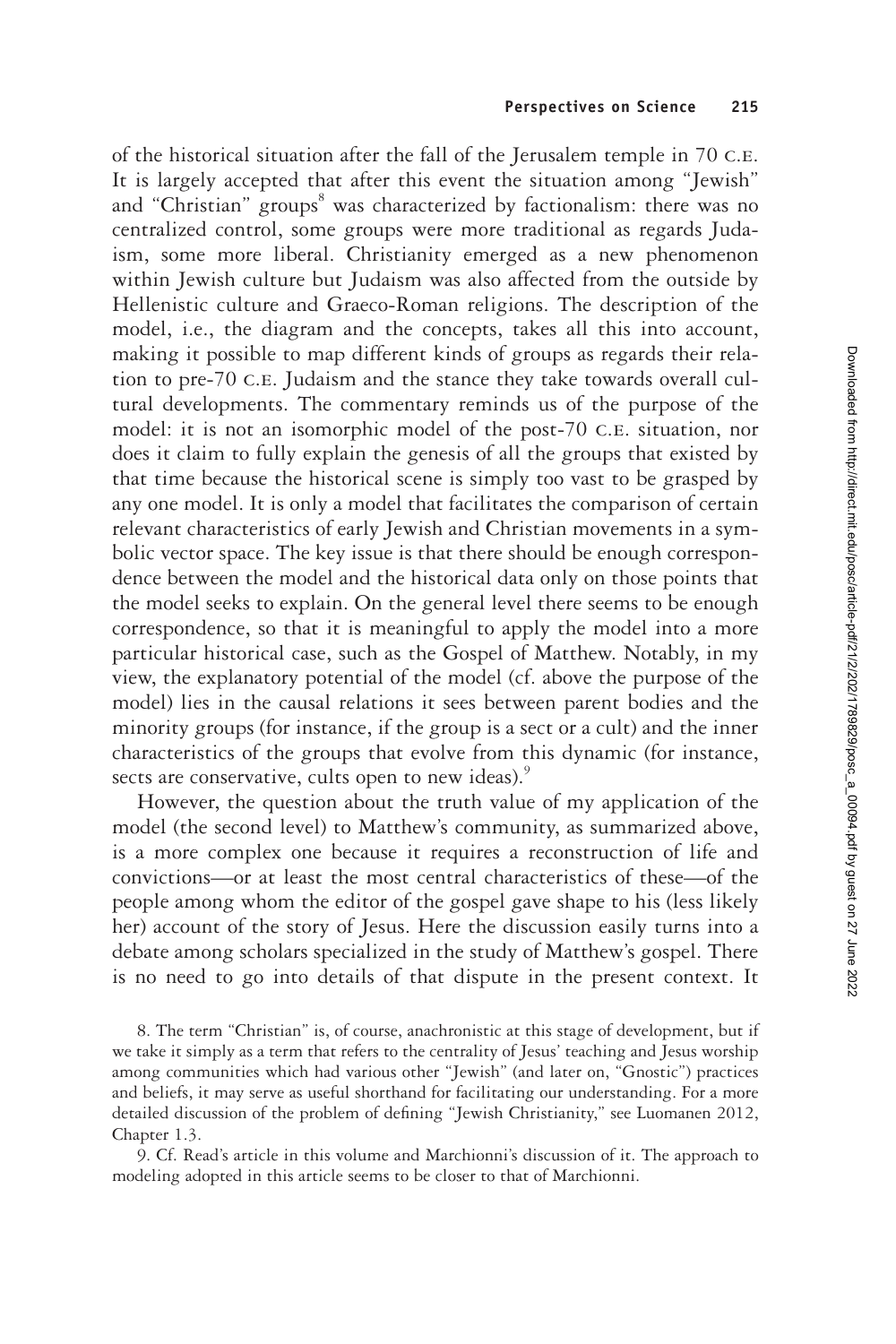suffices to conclude by noting that even if I fail to convince Matthew specialists about my application of the model to Matthew's community, and of the truth value of the explanations for the characteristics of Matthew's community that evolve from the model, there still remains the possibility that the model itself prompts "genuine issues of resemblance" for the purpose of comparing post-70 c.e. Jewish and Christian movements in the context of academic, social-scientifically informed historical-critical research.

### **References**

- Blasi, Anthony J. 1997. "Review of Rodney Stark, The Rise of Christianity: A Sociologist Reconsiders History (Book)." *Social Forces* 75:1499– 1501.
- Bryant, Joseph M. 1997. "Review of Rodney Stark, The Rise of Christianity: A Sociologist Reconsiders History." *Sociology of Religion* 58:191–95.
- Collins, Randall. 1993. "Review of Rodney Stark and WilliamSims Bainbridge, A Theory of Religion." *Journal for the Scientific Study of Religion* 32:402–6.
- Craffert, Pieter, F. 2001. "An Exercise in the Critical Use of Models: The 'Goodness of Fit' of Wilson's Sect Model." Pp. 21-46 in Social-Scientific *Models for Interpreting the Bible: Essays by the Context Group in Honor of Bruce J. Malina.* Edited by J. J. Pilch. Atlanta: Society of Biblical Literature.
- Eisenbaum, Pamela M. 1998. "Review of Rodney Stark, The Rise Christianity: A Sociologist Reconsiders History." *Journal of the American Academy of Religion* 66:469–71.
- Elliott, John H. 1981. *A Home for the Homeless: A Social-Scientific Criticism of 1 Peter, Its Situation, and Strategy.* Minneapolis, MN: Fortress.
- Elliott, John H. 1986. "Social-Scientific Criticism of the New Testament: More on Methods and Models." *Semeia* 35:1–33.
- Elliott, John H. 1993. *What is Social-Scientific Criticism?*. Minneapolis, MN: Fortress.
- Elliott, John H. 1995. "The Jewish Messianic Movement: From Faction to Sect." Pp. 75–95 in *Modelling Early Christianity: Social Scientific Studies of the New Testament in Its Context.* Edited by Philip F. Esler. London: Routledge.
- Elliott, John H. 2001. "On Wooing Crocodiles for Fun and Profit: Confessions of an Intact Admirer." Pp. 5-20 in Social Scientific Models for Inter*preting the Bible.* Edited by John J. Pilch. Leiden: E. J. Brill.
- Elliott, John H. 2008. "From Social Description to Social-Scientific Criticism: The History of a Society of Biblical Literature Section 1973– 2005." *Biblical Theology Bulletin* 38:26–36.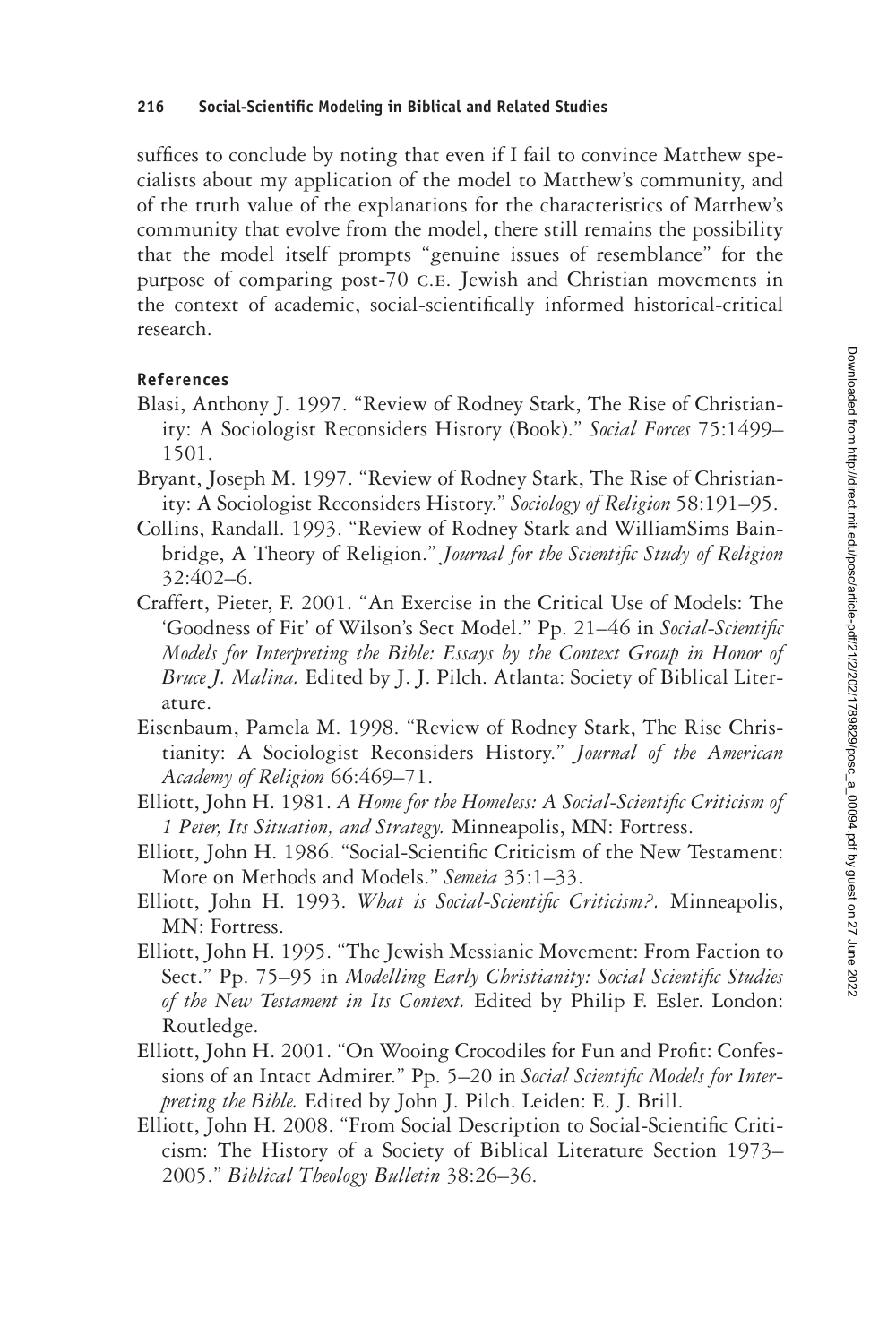- Esler, Philip F. 1987. *Community and Gospel in Luke-Acts: Social and Political Motivations in Lucan Theology.* Cambridge: Cambridge University Press.
- Esler, Philip F. 1995. "Introduction." Pp. 1–22 in *Modelling Early Chris*tianity: Social-Scientific Studies of the New Testament in its Context. Edited by Philip F. Esler. London: Routledge.
- Esler, Philip F. 1998a. "Review of David. G. Horrell, The Social Ethos of Corinthian Correspondence: Interests and Ideology from I Corinthians to I Clement." *The Journal of Theological Studies* 49:253–60.
- Esler, Philip F. 1998b. *Galatians.* London: Routledge.
- Esler, Philip F. 2000. "Models in New Testament Interpretation: A Reply to David Horrell." *Journal for the Study of the New Testament* 78:107–13.
- Esler, Philip F. 2003. *Conflict and Identity in Romans: The Social Setting of Paul's Letter.* Minneapolis: Fortress.
- Esler, Philip F. 2004. "The Context Group Project: An Autobiographical Account." Pp. 46–63 in *Anthropology and Biblical Studies: Avenues of Approach.* Edited by Louise J. Lawrence and Mario I. Aguilar. Leiden: Deo Publishing.
- Gager, John G. 1975. *Kingdom and Community: The Social World of Early Christianity.* Englewood Cliffs, NJ: Prentice-Hall.
- Garrett, Susan R. 1992. "Sociology of Early Christianity." *Anchor Bible Dictionary* 6:89–99.
- Hedström, Peter. 2005. *Dissecting the Social: On the Principles of Analytical Sociology.* Cambridge: Cambridge University Press.
- Hochschild, Ralph. 1999. *Sozialgeschichtliche Exegese: Entwicklung, Geschichte und Methodik einer neutestamentlichen Forschungsrichtung.* Göttingen: Vandenhoeck & Ruprecht.
- Holmberg, Bengt. 1978. *Paul and Power: The Structure of Authority in the Primitive Church as Reflected in the Pauline Letters. Lund: CWK Gleerup.*
- Holmberg, Bengt. 1990. *Sociology and the New Testament: An Appraisal.* Minneapolis, MN: Fortress.
- Horrell, David G. 1996. *The Social Ethos of the Corinthian Correspondence: Interests and Ideology from 1 Corinthians to 1 Clement.* Edinburgh: T&T Clark.
- Horrell, David G. 2000. "Models and Methods in Social-Scientific Interpretation: A Response to Philip Esler." *Journal for the Study of the New Testament* 78:83–105.
- Horrell, David G. 2002. "Social Sciences Studying Formative Christian Phenomena: A Creative Movement." Pp. 3–28 in *Handbook of Early Christianity: Social Science Approaches.* Edited by Anthony J. Blasi, et al. Walnut Greek, CA: AltaMira.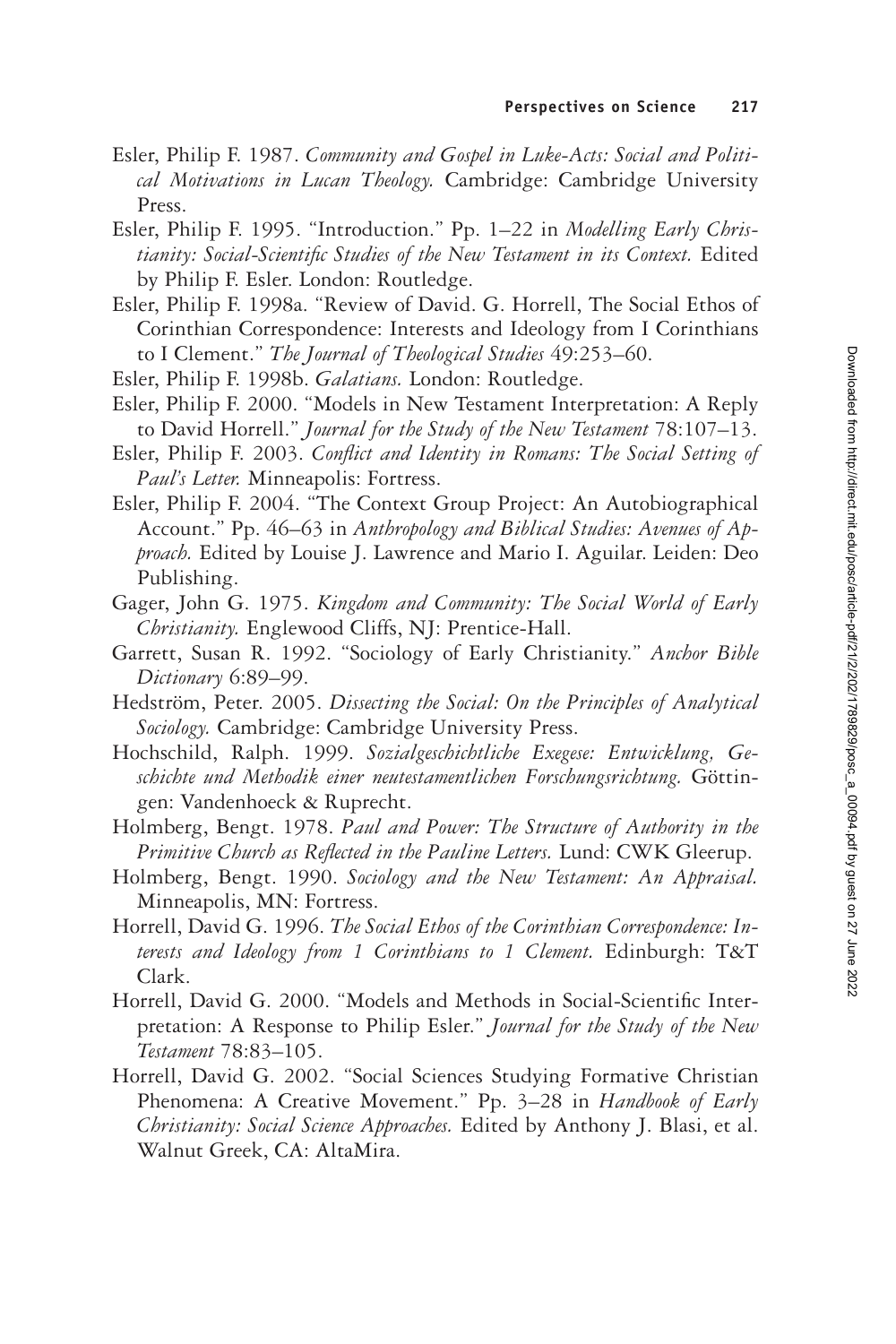- Johnson, Benton. 1963. "On Church and Sect." *American Sociological Review* 28:539–49.
- Jokiranta, Jutta. 2007. "Social identity in the Qumran Movement: The Case of the Penal Code." Pp. 277–98 in *Explaining Christian Origins and Early Judaism: Contributions from Cognitive and Social Science.* Edited by Petri Luomanen, et al. Leiden: E. J. Brill.
- Lawrence, Louise J. 2004. "A Taste for 'The Other': Interpreting Biblical Texts Anthropologically." Pp. 9–25 in *Anthropology and Biblical Studies: Avenues of Approach.* Edited by Louise J. Lawrence and Mario I. Aguilar. Leiderdorp: Deo Publishing.
- Luomanen, Petri. 1998. *Entering the Kingdom of Heaven: A Study on the Structure of Matthew's View of Salvation.* Tübingen: Mohr Siebeck.
- Luomanen, Petri. 2002. "The 'Sociology of Sectarianism' in Matthew: Modeling the Genesis of Early Jewish and Christian Communities." Pp. 107–130 in *Fair Play: Diversity and Conflicts in Early Christianity: Essays in Honour of Heikki Räisänen.* Edited by Ismo Dunderberg, et. al. Leiden: E. J. Brill.
- Luomanen, Petri. 2012. *Recovering Jewish-Christian Sects and Gospels.* Leiden: E. J. Brill.
- Luomanen, Petri. forthcoming. "Rodney Starks 'wahrhaftige Sozialwissenschaft' im Lichte der Forschung an Sozialen Mechanismen." Pp. xx. In *Alte Texte in neuen Kontexten: Sozialwissenschaftliche Interpretationen zum Neuen Testament.* Edited by R. E. DeMaris and W. Stegemann. Stuttgart: Kohlhammer.
- Luomanen, Petri, Ilkka Pyysiäinen and Risto Uro. 2007a. *Explaining Christian Origins and Early Judaism: Contributions from Cognitive and Social Science.* Leiden: E. J. Brill.
- Luomanen, Petri, Ilkka Pyysiäinen and Risto Uro. 2007b. "Introduction: Social and Cognitive Perspectives in the Study of Christian Origins and Early Judaism." Pp. 1–33 in *Explaining Christian Origins and Early Judaism: Contributions from Cognitive and Social Science.* Edited by P. Luomanen, et al. Leiden: E. J. Brill.
- Mäki, Uskali. 2009. "Models and Truth: The Functional Decomposition Approach." Pp. 177–87 in *EPSA Epistemology and Methodology of Science: Launch of the European Philosophy of Science Association.* Edited by M. Suárez, et al. Dordrecht: Springer.
- Mäki, Uskali. 2011. "Models and the Locus of Their Truth." *Synthese* 180:47–63.
- Malina, Bruce J. 1981. *The New Testament World: Insights from Cultural Anthropology.* London: SCM.
- Malina, Bruce J. 1982. "The Social Sciences and Biblical Interpretation." *Interpretation* 36:229–42.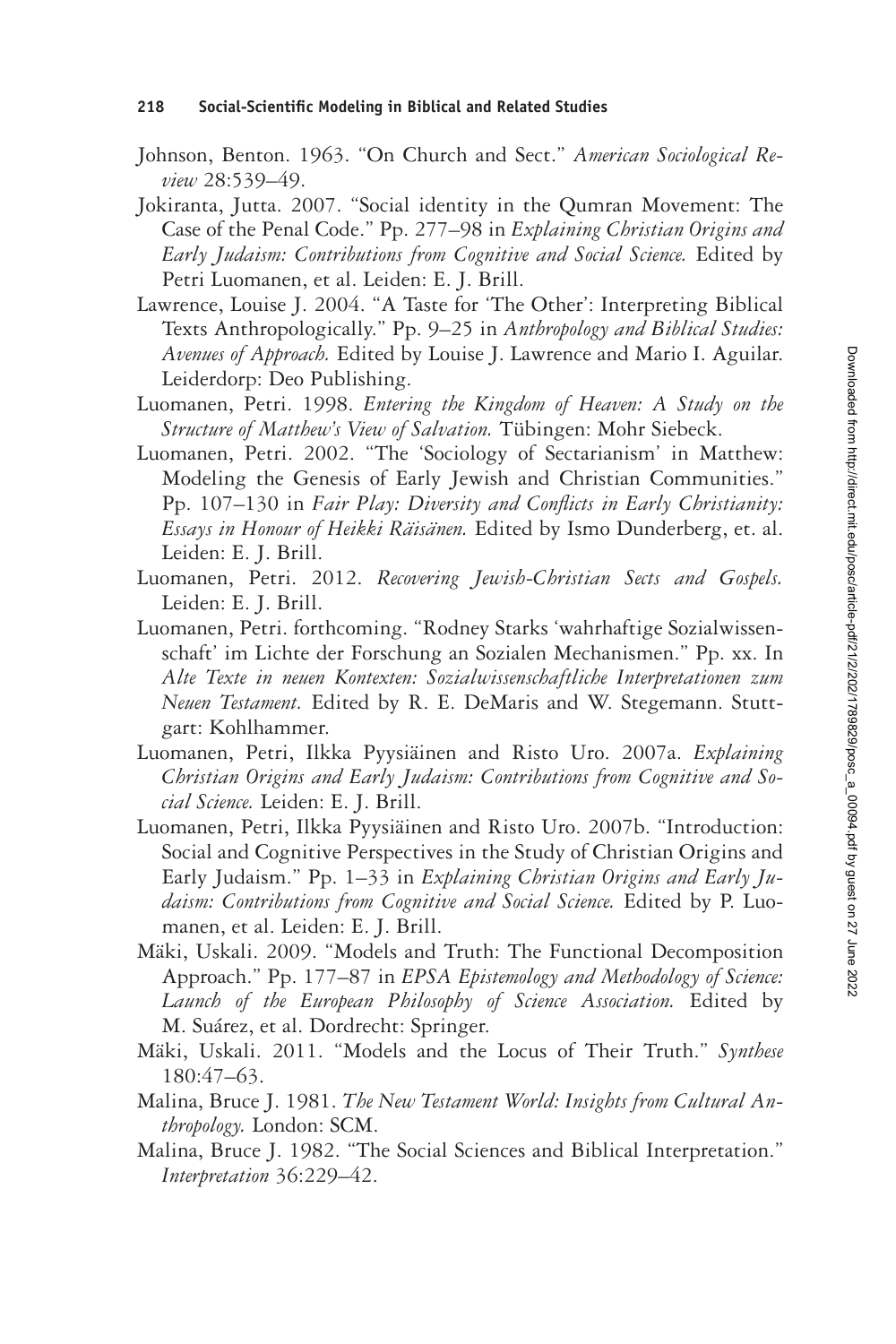- Malina, Bruce J. 1986. *Christian Origins and Cultural Anthropology: Practical Models for Biblical Interpretation.* Atlanta: John Knox.
- Malina, Bruce J. 1997. "Review of Rodney Stark, The Rise of Christianity: A Sociologist Reconsiders History." *Catholic Biblical Quarterly* 59:593–95.
- Martin, Dale B. 1999. "Social-Scientific Criticism." Pp. 125–41 in *To Each Its Own Meaning: An Introduction to Biblical Criticisms and Their Application.* Edited by Stephen R. Haynes and Steven L. McKenzie. Louisville, KY: Westminster John Knox.
- Meeks, Wayne. 1972. "The Man From Heaven in Johannine Sectarianism." *Journal of Biblical Literature* 91:44–72.
- Meeks, Wayne. 1983. *The First Urban Christians: The Social World of the Apostle Paul.* New Haven, CT: Yale University Press.
- Neyrey, Jerome H. 1986. "Body Language in 1 Corinthians: The Use of Anthropological Models for Understanding Paul and His Opponents." *Semeia* 35:129–70.
- Osiek, Carolyn. 1992. "The Social Sciences and the Second Testament: Problems and Challenges." *Biblical Theological Bulletin* 22:88–95.
- Overman, J. Andrew. 1990. *Matthew's Gospels and Formative Judaism: The Social World of the Matthean Community.* Minneapolis, MN: Fortress.
- Pearson, Birger A. 1999. "On Rodney Stark's Foray into the Early Christian History." *Religion* 29:171.
- Pilch, John J. 2000. *Healing in the New Testament: Insights from Medical and Mediterranean Anthropology.* Minneapolis, MN: Fortress.
- Rohrbaugh, Richard, ed. 1996a. *The Social Sciences and New Testament Interpretation.* Peabody, MA: Hendrickson.
- Rohrbaugh, Richard. 1996b "Introduction." Pp. 1–15 in *The Social Sciences and New Testament Interpretation.* Edited by R. Rohrbaugh. Peabody, MA: Hendrickson.
- Saldarini, Anthony J. 1994. *Matthew's Christian-Jewish Community.* Chicago: University of Chicago Press.
- Smith, Jonathan Z. 1997. "Review Essay: The Rise of Christianity: A Sociologist Reconsiders History." *American Journal of Sociology* 102:1163– 165.
- Stanton, Graham N. 1992. *A Gospel for a New People: Studies in Matthew.* Edinburgh: T & T Clark.
- Stark, Rodney. 1997. *The Rise of Christianity: How the Obscure, Marginal Jesus Movement Became the Dominant Force in the Western World in a Few Centuries.* San Francisco: HarperCollins.
- Stark, Rodney. 1999. "Micro Foundations of Religion: A Revised Theory." *Sociological Theory* 17:264–89.
- Stark, Rodney. 2006. *Cities of God: The Real Story of How Christianity*